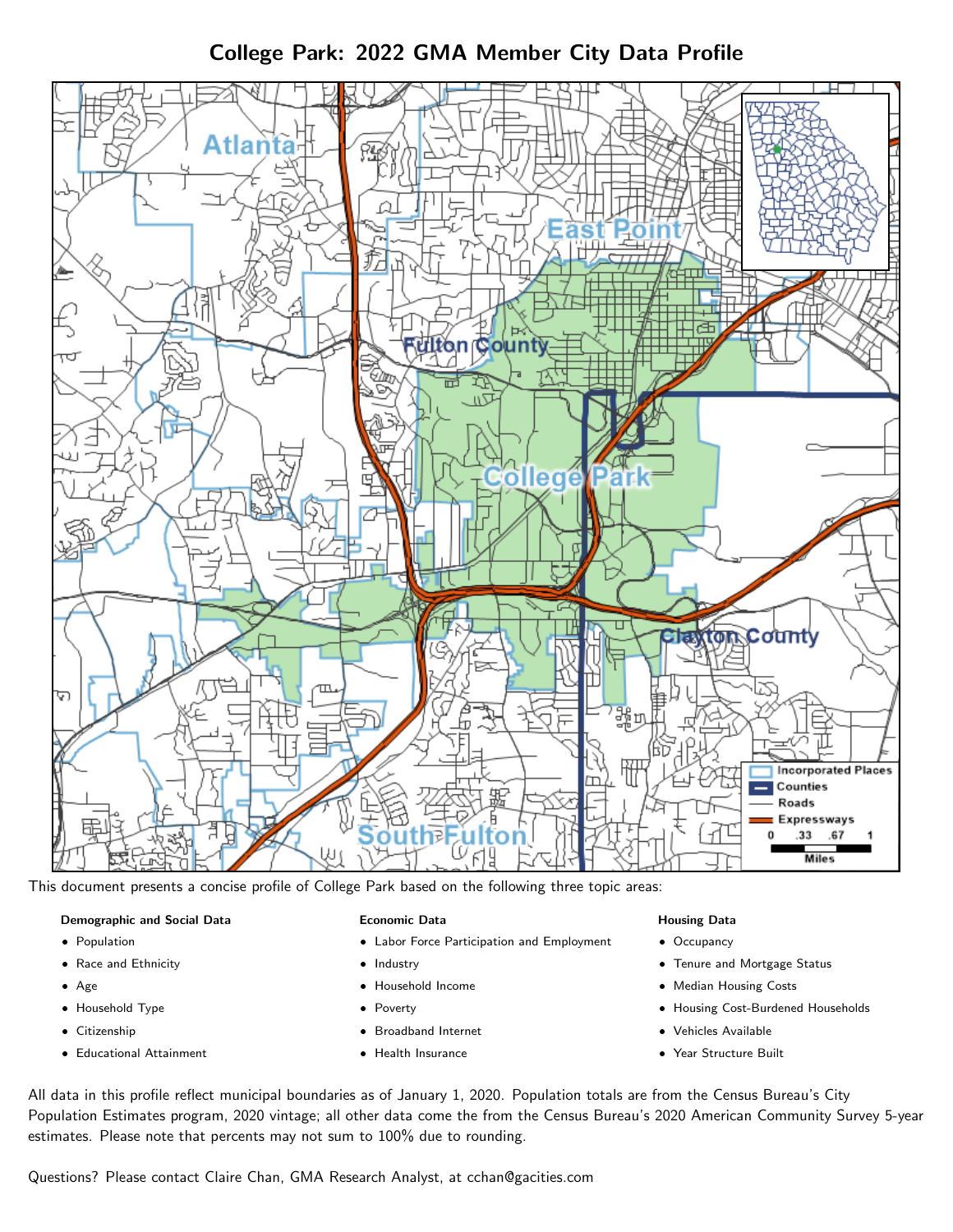# College Park: Demographic and Social





**Citizenship** 



Source: American Community Survey, 2020 5-year estimates, table B05002 Source: American Community Survey, 2020 5-year estimates, table B15002



Source: U.S. Census Bureau, City Population Estimates, 2020 vintage Source: American Community Survey, 2020 5-year estimates, table B03002

## Household Type



Source: American Community Survey, 2020 5-year estimates, table B01001 Source: American Community Survey, 2020 5-year estimates, table B11001

### Educational Attainment



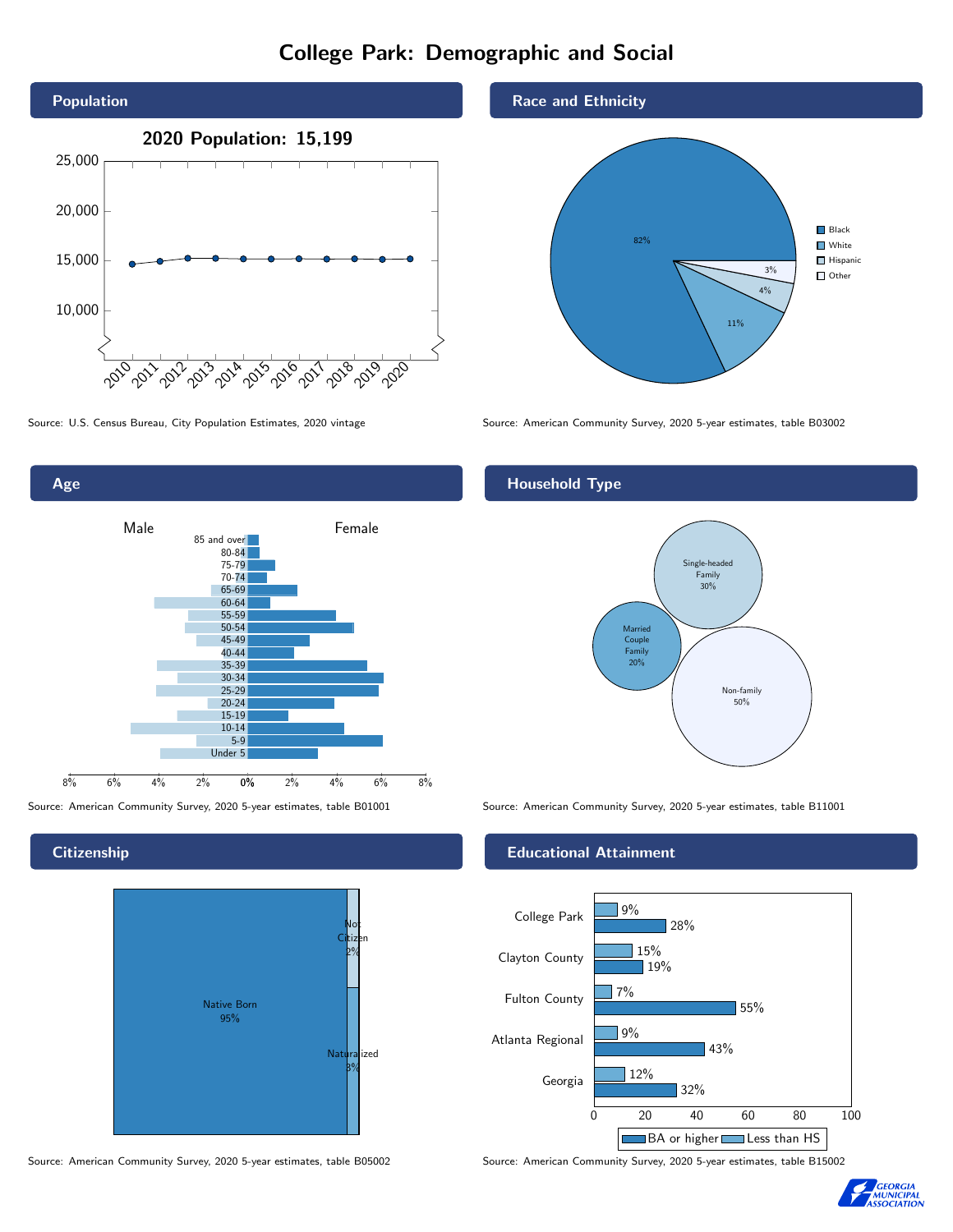# College Park: Economic



Source: American Community Survey, 2020 5-year estimates, table B23001 Note: Unemployment rate is based upon the civilian labor force.

#### Industry

| Agriculture, forestry, fishing and hunting, and mining      | $0\%$ |
|-------------------------------------------------------------|-------|
| Construction                                                | 4%    |
| Manufacturing                                               | 3%    |
| <b>Wholesale Trade</b>                                      | 7%    |
| Retail Trade                                                | 9%    |
| Transportation and warehousing, and utilities               | 14%   |
| Information                                                 | $2\%$ |
| Finance and insurance, real estate, rental, leasing         | 9%    |
| Professional, scientific, mgt, administrative, waste mgt    | 12%   |
| Educational services, and health care and social assistance | 14%   |
| Arts, entertainment, recreation, accommodation, food        | 17%   |
| service                                                     |       |
| Other services, except public administration                | $4\%$ |
| Public administration                                       | 2%    |
|                                                             |       |

Source: American Community Survey, 2020 5-year estimates, table C24030



Source: American Community Survey, 2020 5-year estimates, tables B19013 and B19025 Source: American Community Survey, 2020 5-year estimates, table B17010

Broadband Internet No 23% Yes 77%

#### Health Insurance



Source: American Community Survey, 2020 5-year estimates, table B28002 Source: American Community Survey, 2020 5-year estimates, table B18135